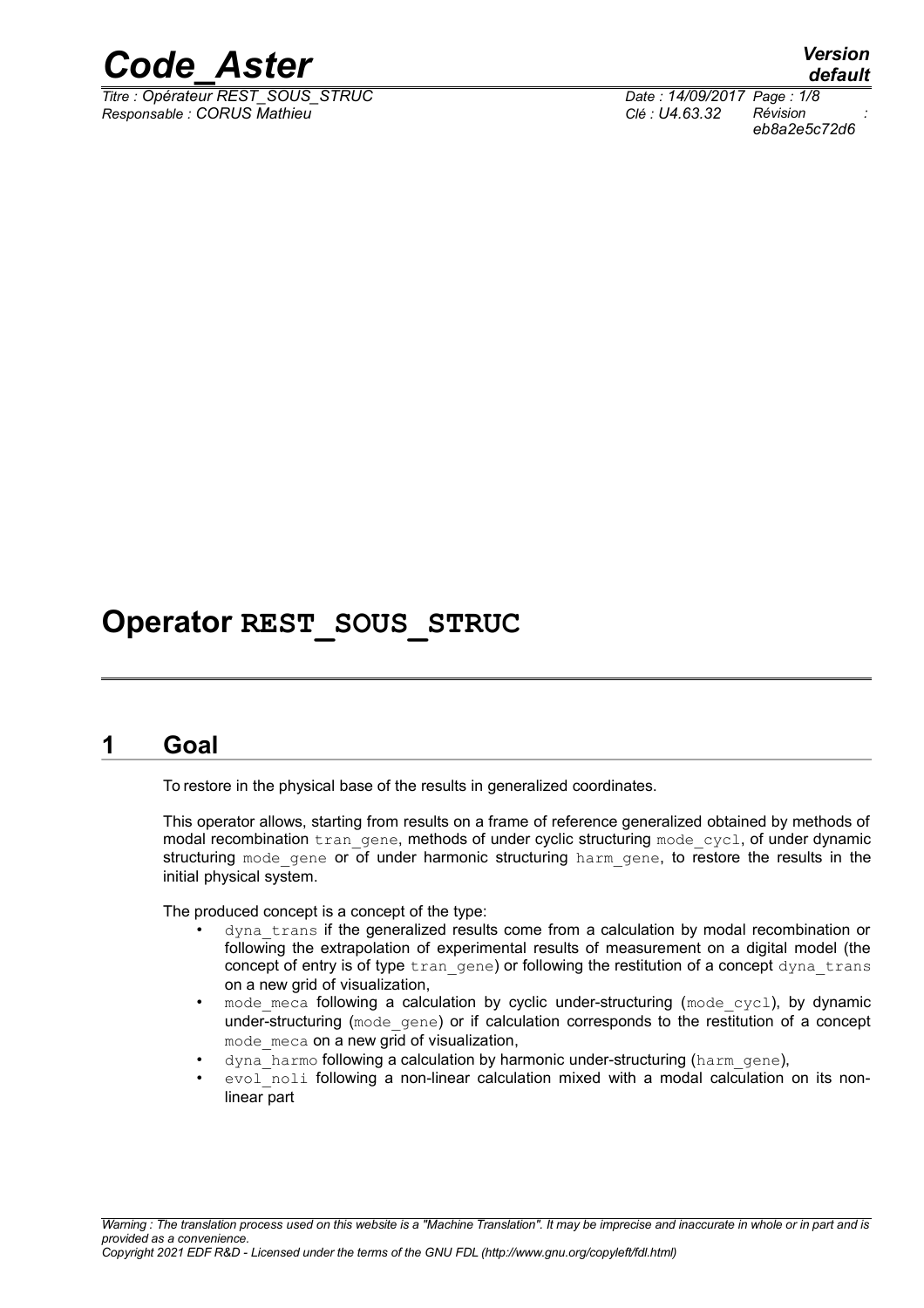*Titre : Opérateur REST\_SOUS\_STRUC Date : 14/09/2017 Page : 2/8 Responsable : CORUS Mathieu Clé : U4.63.32 Révision :*

*default*

*eb8a2e5c72d6*

### **2 Syntax**

| resphy |                  | = REST SOUS STRUC                                                                                                                                                                                          |                                                                                                                                                  | $[\star]$                                                                                                      |
|--------|------------------|------------------------------------------------------------------------------------------------------------------------------------------------------------------------------------------------------------|--------------------------------------------------------------------------------------------------------------------------------------------------|----------------------------------------------------------------------------------------------------------------|
|        | $\overline{(\ }$ | $\bullet$ / RESULT = resu,                                                                                                                                                                                 |                                                                                                                                                  | [mode_meca]<br>[dyna trans]<br>[evol noli]                                                                     |
|        |                  | / RESU GENE = $tg$ ,                                                                                                                                                                                       |                                                                                                                                                  | [tran gene]<br>$\prime$<br>[mode_cycl]<br>$\sqrt{2}$<br>$\sqrt{2}$<br>[mode gene]<br>[harm gene]<br>$\sqrt{2}$ |
|        |                  | ♦<br>MODE MECA = $mode$ ,                                                                                                                                                                                  |                                                                                                                                                  | [mode meca]                                                                                                    |
|        |                  | ♦<br>NUME $DDL = numedd1$ ,                                                                                                                                                                                |                                                                                                                                                  | [nume ddl]                                                                                                     |
|        |                  | ♦<br>/ TOUT ORDRE = $'YES'$ ,<br>/ NUME ORDRE = $num,$<br>/ NUME MODE = $num,$<br>/ TOUT INST = $'YES'$ ,<br>/ LIST INST = list,<br>$/$ INST = inst,<br>/ $FREQ = freq,$<br>LIST FREQ= list,<br>$\sqrt{2}$ |                                                                                                                                                  | $[1  I]$<br>$[1  I]$<br>[liststr8]<br>[1 R]<br>[1 R]<br>[liststr8]                                             |
|        |                  | ♦<br>/ TOUT CHAM = $'YES'$ ,<br>$\sqrt{2}$                                                                                                                                                                 | NOM CHAM = $( $ 'DEPL',<br>  'QUICKLY',<br>$ $ 'ACCE',<br>  'ACCE ABSOLU',<br>'EFGE ELNO',<br>'SIPO ELNO',<br>'SIGM ELNO',<br>'FORC NODA', $)$ , | [DEFECT]                                                                                                       |
|        |                  | ♦<br>$Interpol =$                                                                                                                                                                                          | / $'$ FLAX',<br>$'NOT'$ ,                                                                                                                        | [DEFECT]                                                                                                       |
|        |                  | ♦<br>CRITERION = $/$ 'ABSOLUTE',                                                                                                                                                                           | 'RELATIVE,                                                                                                                                       | [DEFECT]                                                                                                       |
|        |                  | $\Diamond$<br>PRECISION = $/$ prec,                                                                                                                                                                        | $/ 1.E-06,$                                                                                                                                      | [R]<br>[DEFECT]                                                                                                |
|        |                  | $\Diamond$<br>/ $SECTOR = numsec,$<br>/ SKELETON = $square,$<br>/ SOUS STRUC = nom sstruc,                                                                                                                 |                                                                                                                                                  | $\lceil 1 \rceil$<br>[skeleton]<br>[KN]                                                                        |
|        |                  | $\Diamond$ / GROUP NO = lgrno,<br>/ GROUP $MA = 1$ grma,                                                                                                                                                   |                                                                                                                                                  | $[1 \text{ co}]$<br>$[1 \text{ co}]$                                                                           |

*Warning : The translation process used on this website is a "Machine Translation". It may be imprecise and inaccurate in whole or in part and is provided as a convenience. Copyright 2021 EDF R&D - Licensed under the terms of the GNU FDL (http://www.gnu.org/copyleft/fdl.html)*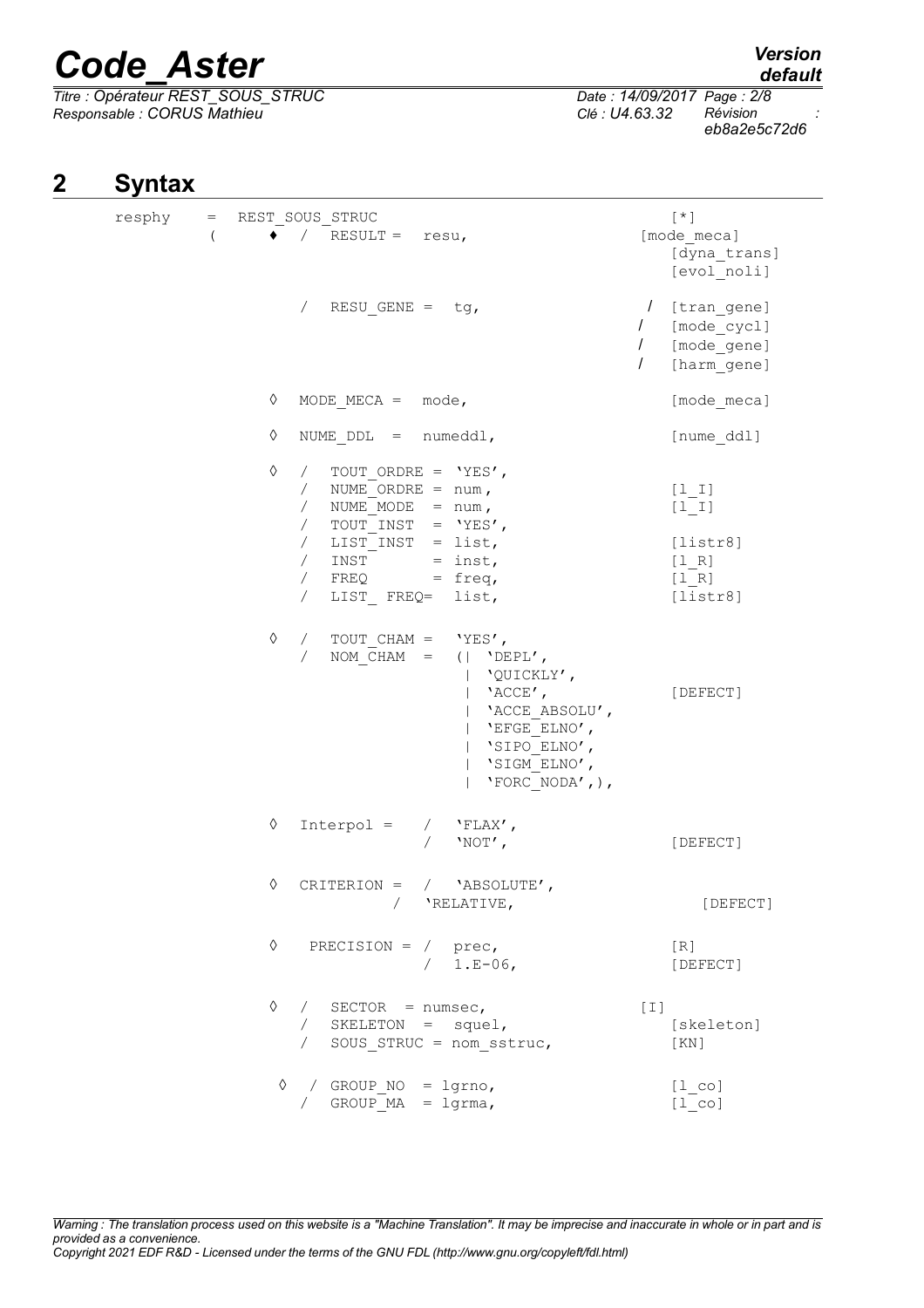| <b>Code Aster</b>                                                                                                                                                                                                                                                                                                                                                                                        |                                                                                     | <b>Version</b><br>default                                                                                          |
|----------------------------------------------------------------------------------------------------------------------------------------------------------------------------------------------------------------------------------------------------------------------------------------------------------------------------------------------------------------------------------------------------------|-------------------------------------------------------------------------------------|--------------------------------------------------------------------------------------------------------------------|
| Titre : Opérateur REST_SOUS_STRUC<br>Responsable : CORUS Mathieu                                                                                                                                                                                                                                                                                                                                         | Clé : U4.63.32                                                                      | Date: 14/09/2017 Page: 3/8<br>Révision<br>eb8a2e5c72d6                                                             |
| ♦<br>$CYCLIC = F ($<br>♦<br>TITLE = $title,$                                                                                                                                                                                                                                                                                                                                                             | NB SECTEUR = NS<br>♦<br>$\Diamond$<br>NUME DIAMETRE = nl<br>♦<br>$RESULTAT2 = LMBO$ | $[1]$<br>$\lceil 1 \rceil$<br>[evol elas]<br>[evol noli]<br>[dyna trans]<br>[evol char]<br>[mode meca]<br>$[1$ Kn] |
| If RESU GENE of type tran gene then $[*] = \text{dyn}$ trans<br>If RESU GENE of type mode cycl then $[*] =$ mode meca<br>If RESU GENE of type mode gene then $[*] = mode\_meca$<br>If RESU GENE of type harm_gene then $[*] = \text{dyn}$ harmo<br>If RESULT of type mode_meca then $[*] = mode\_meca$<br>If RESULT of type evol noli then $[*] = \text{evol noli}$<br>If RESULT of type dyna_trans then | $[*] = \text{dyn} \text{ trans}$                                                    |                                                                                                                    |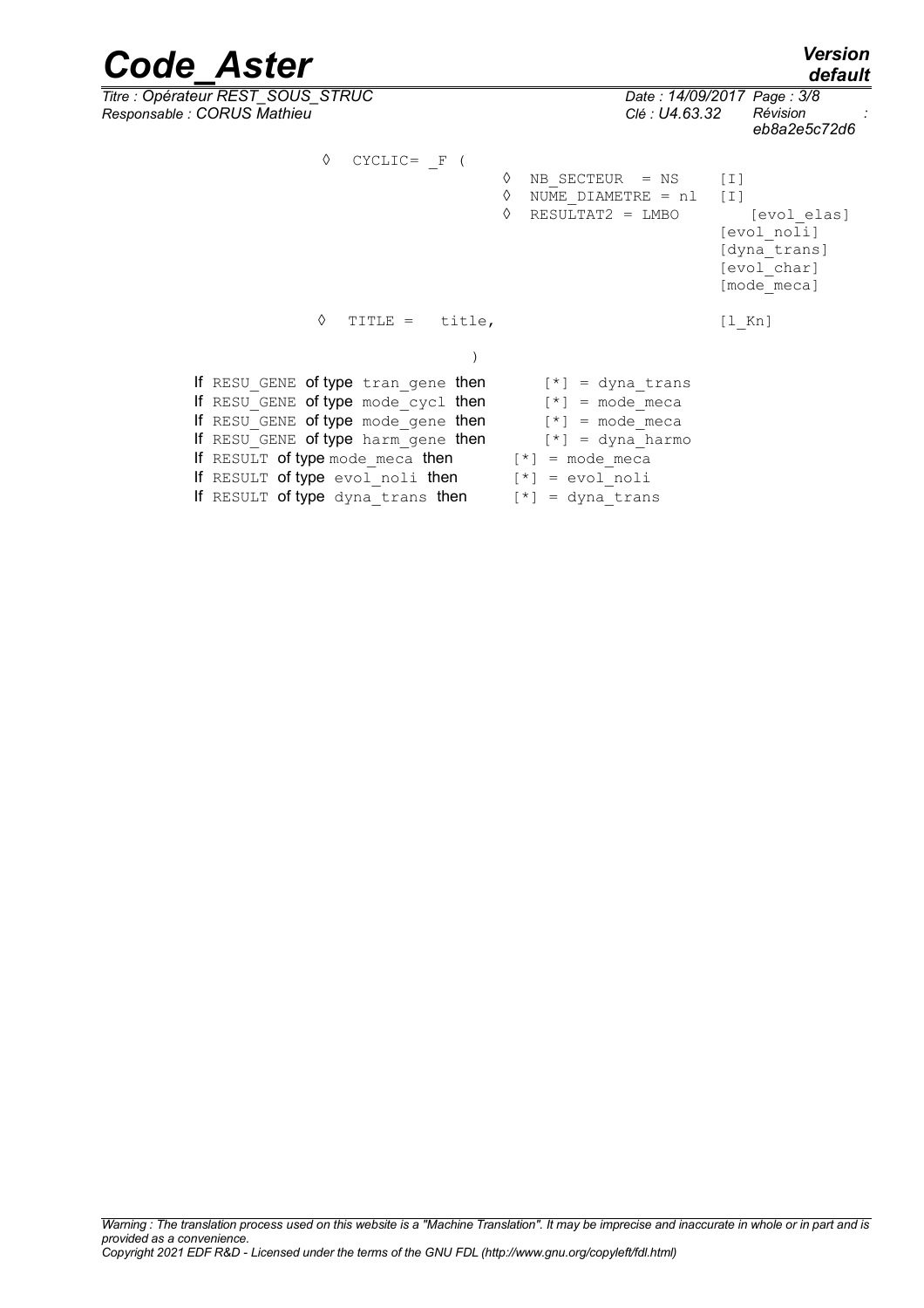*Titre : Opérateur REST\_SOUS\_STRUC Date : 14/09/2017 Page : 4/8 Responsable : CORUS Mathieu Clé : U4.63.32 Révision :*

*default eb8a2e5c72d6*

### **3 Operands**

#### **3.1 Operands RESU\_GENE/RESULT**

- / RESU\_GENE = tg
	- / concept of the type  $tran$  gene containing for various moments of the vectors generalized of standard displacement, speed and acceleration of the transitory answer calculated by under structuring.
	- / concept of the type mode\_cycl containing the generalized vectors of the modes calculated by under cyclic structuring.
	- concept of the type mode gene containing the generalized vectors of the modes calculated by under dynamic structuring.
	- concept of the type harm gene containing the vectors generalized of standard displacement, speed and acceleration of the harmonic answer of a structure calculated by under structuring.
- / RESULT

This keyword can be used when one initially restores a result resulting from a calculation by dynamic under-structuring on a first skeleton (grid of visualization). One defines then an enriched skeleton in which one amalgamated the nodes with the interfaces of under structures and recovered whole or part of the groups of nodes or meshs of the initial grid. The keyword result corresponds then to the restitution of a concept mode meca, dyna trans, evol noli on a new enriched skeleton (cf example with [§4]).

#### **3.2 Operand MODE\_MECA**

◊ MODE\_MECA = mode

Concept of the type mode meca containing a base of clean modes obtained by under - dynamic structuring.

This operand is used in the case of a restitution in the physical system of a transitory computation result carried out on modal basis calculated by dynamic under-structuring. The modal base contained in the concept mode meca was obtained by a precedent REST\_SOUS\_STRUC. In this case, it is necessary to inform the same support of restitution (keyword SKELETON or SOUS-STRUC) used for the restitution of the modal base.

#### **3.3 Operand NUME\_DDL**

◊ NUME\_DDL = numeddl

Concept of the type nume ddl containing a classification corresponding to a scale model in the case of a calculation with dynamic condensation when the user wishes a restitution on the degrees of freedom belonging to this scale model.

This operand thus makes it possible to obtain following the restitution a concept mode meca who could be used thereafter for a calculation on the model.

#### **3.4 Operands TOUT\_ORDRE/NUME\_ORDRE/TOUT\_INST/LIST\_INST/INST**

*Warning : The translation process used on this website is a "Machine Translation". It may be imprecise and inaccurate in whole or in part and is provided as a convenience. Copyright 2021 EDF R&D - Licensed under the terms of the GNU FDL (http://www.gnu.org/copyleft/fdl.html)*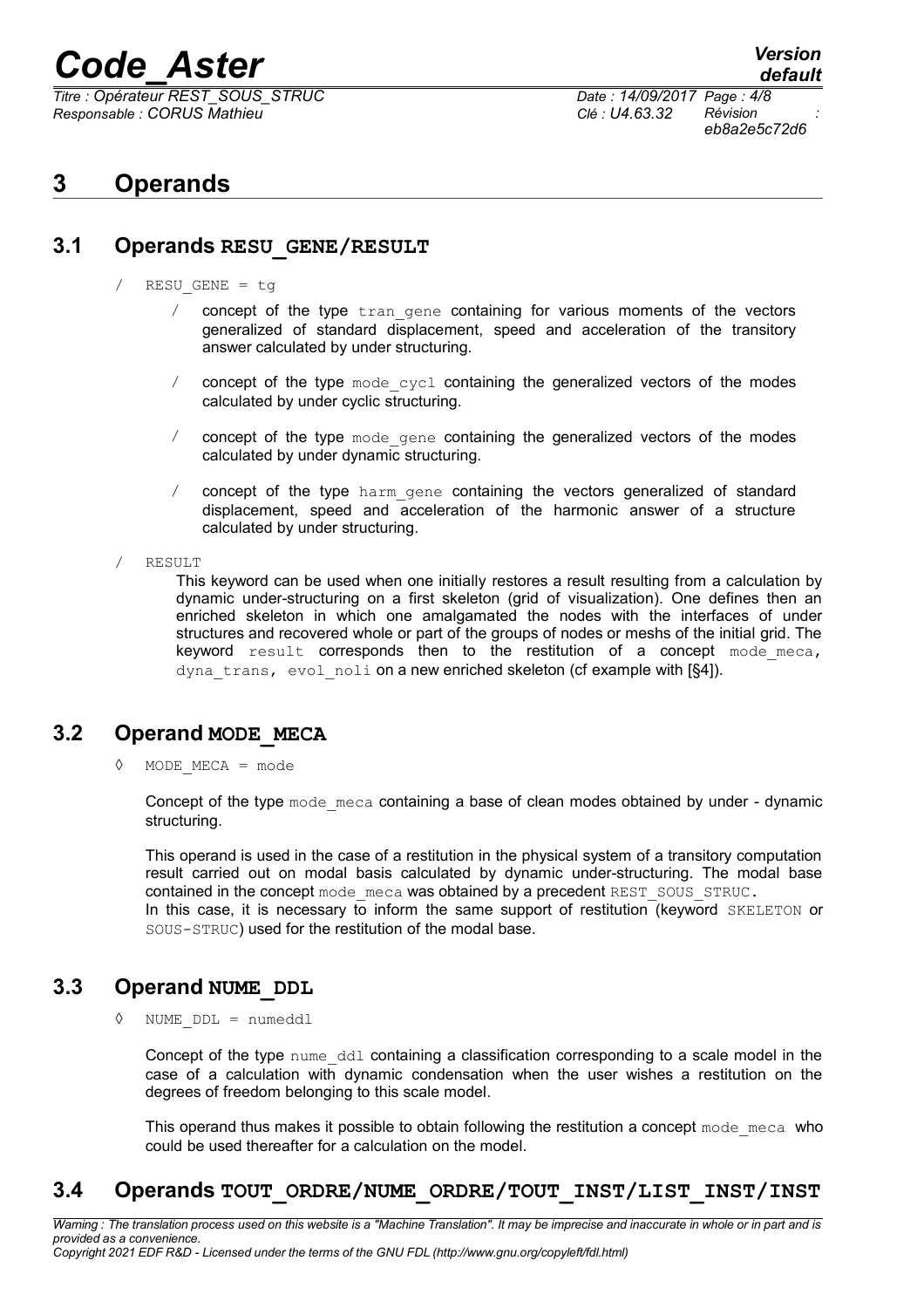*eb8a2e5c72d6*

◊ / TOUT\_ORDRE = 'YES'

To restore on all the modes of the concept mode cycl or mode gene.

/ NUME\_ORDRE = num

List of entireties containing the numbers of the modes on which the restitution takes place.

 $NUME MODE = num$ 

List of entireties containing the numbers of the modes in the total spectrum on which the restitution takes place.

/ TOUT\_INST = 'YES'

If one wishes to restore over every moment contained in the generalized result (tran gene).

/ LIST\_INST = list

List of real crescents of the type  $list2$  containing the moments for which one wishes to carry out the restitution.

/ INST = inst

List of real containing the moments over which the restitution takes place.

For a transitory calculation, one checks that the moments requested by the option LIST INST are well in the field of definition of tran gene.

The results at one unspecified moment can be obtained by linear interpolation between the two moments results of calculation actually contained by tran gene.

#### **3.5 Operands FREQ/LIST\_FREQ**

These operands are used in the case of a restitution of generalized harmonic calculations (harm\_gene).

```
FREQ = freq
```
Frequency to which one wishes to restore harmonic calculation

LIST FREQ = list

List of real containing the frequencies for which one wishes to carry out the restitution.

For each frequency indicated, one restores the fields obtained at the frequency of calculation nearest. There is no interpolation.

#### **3.6 Operands TOUT\_CHAM/NOM\_CHAM**

◊ / TOUT\_CHAM = 'YES'

Allows to restore the fields of reference symbol DEPL, QUICKLY and ACCE contents in the generalized result (tran gene, harm gene).

/ NOM\_CHAM = nomcha

List of the reference symbols of field which one wishes to restore: 'DEPL','QUICKLY','ACCE'.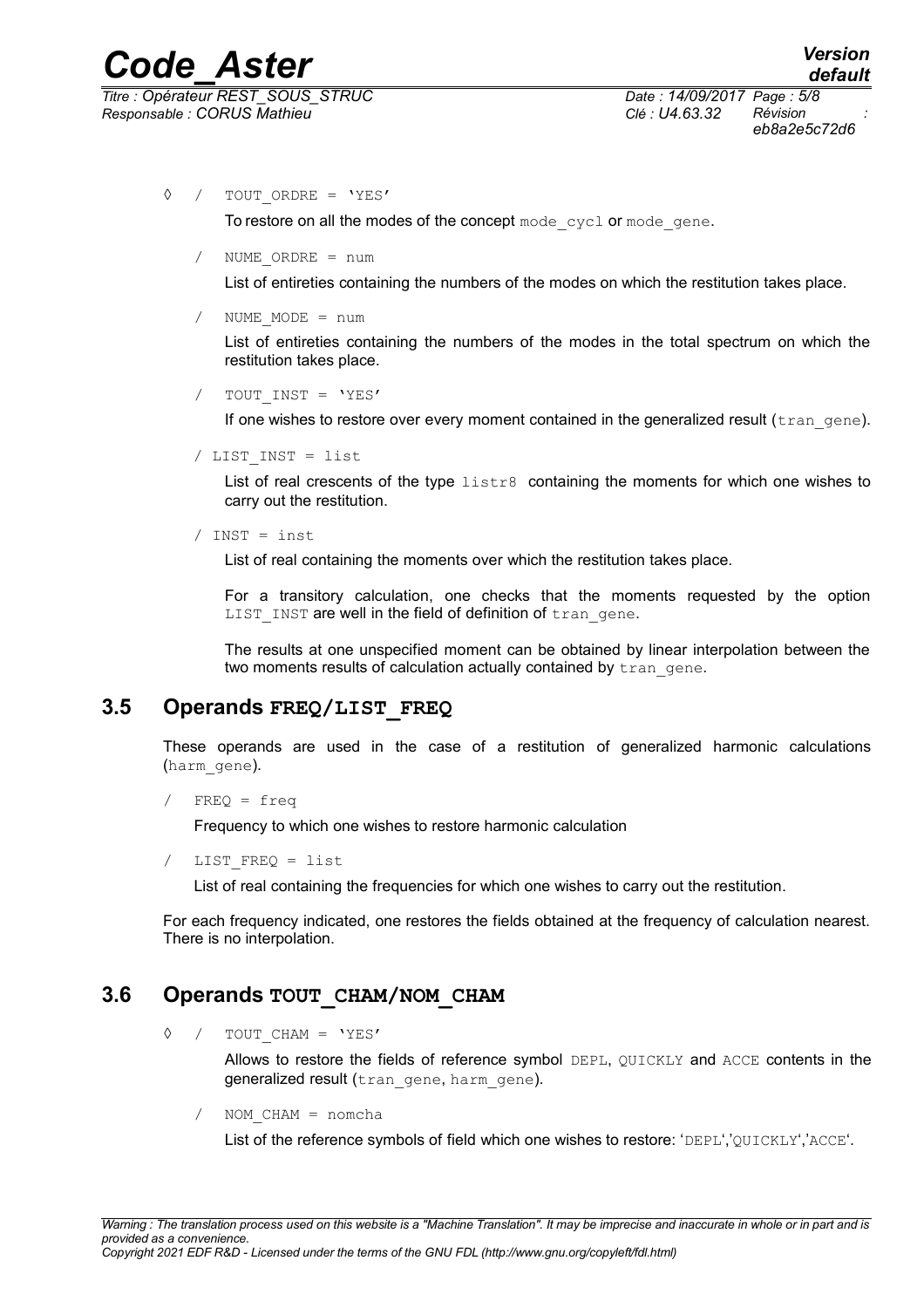*Titre : Opérateur REST\_SOUS\_STRUC Date : 14/09/2017 Page : 6/8 Responsable : CORUS Mathieu Clé : U4.63.32 Révision :*

#### **3.7 Operand Interpol**

- ◊ Interpol =
	- 'FLAX': an interpolation is authorized between two moments; this interpolation is usable only between two moments of calculation, but can lead to errors if the two moments of filing [U4.53.21] are separated from a very long time with respect to the periods of the studied phenomena.
	- 'NOT': the restitution must be made stricto sensu.

#### **3.8 Operands PRECISION/CRITERION**

- ◊ PRECISION = prec
- ◊ CRITERION =

When Interpol is worth 'NOT' indicate with which precision the research of the moment to be restored must be done

'ABSOLUTE': interval of research [Inst - prec, Inst + prec], 'RELATIVE' : interval of research  $[(1 - prec).Inst, (1 + prec)$ . Inst] Inst being the moment of restitution.

#### **3.9 Operand SECTOR**

◊ / SECTOR

Number of sector of the cyclic structure on which the result (of type  $\text{mode cycl}$ ) will be restored in the physical system in cyclic under-structuring.

#### **3.10 Operand SKELETON**

/ SKELETON

Name of the grid skeleton of the total structure on which the result will be restored: to see the operator DEFI\_SQUELETTE [U4.24.01].

#### **3.11 Operand SOUS\_STRUC**

/ SOUS\_STRUC = nom\_sstruc

Name of the substructure on which the result will be restored: to see the operator DEFI\_MODELE\_GENE [U4.65.02].

#### **3.12 Operand GROUP\_NO**

◊ / GROUP\_NO = lgrno  $/$  GROUP  $MA = 1$ grma

After a transitory calculation of dynamics on modal basis, the user can restore fields kinematics on a part only of the nodes or meshs of the grid.

List of the groups of nodes/meshs corresponding to the places where the user wants to restore fields kinematics.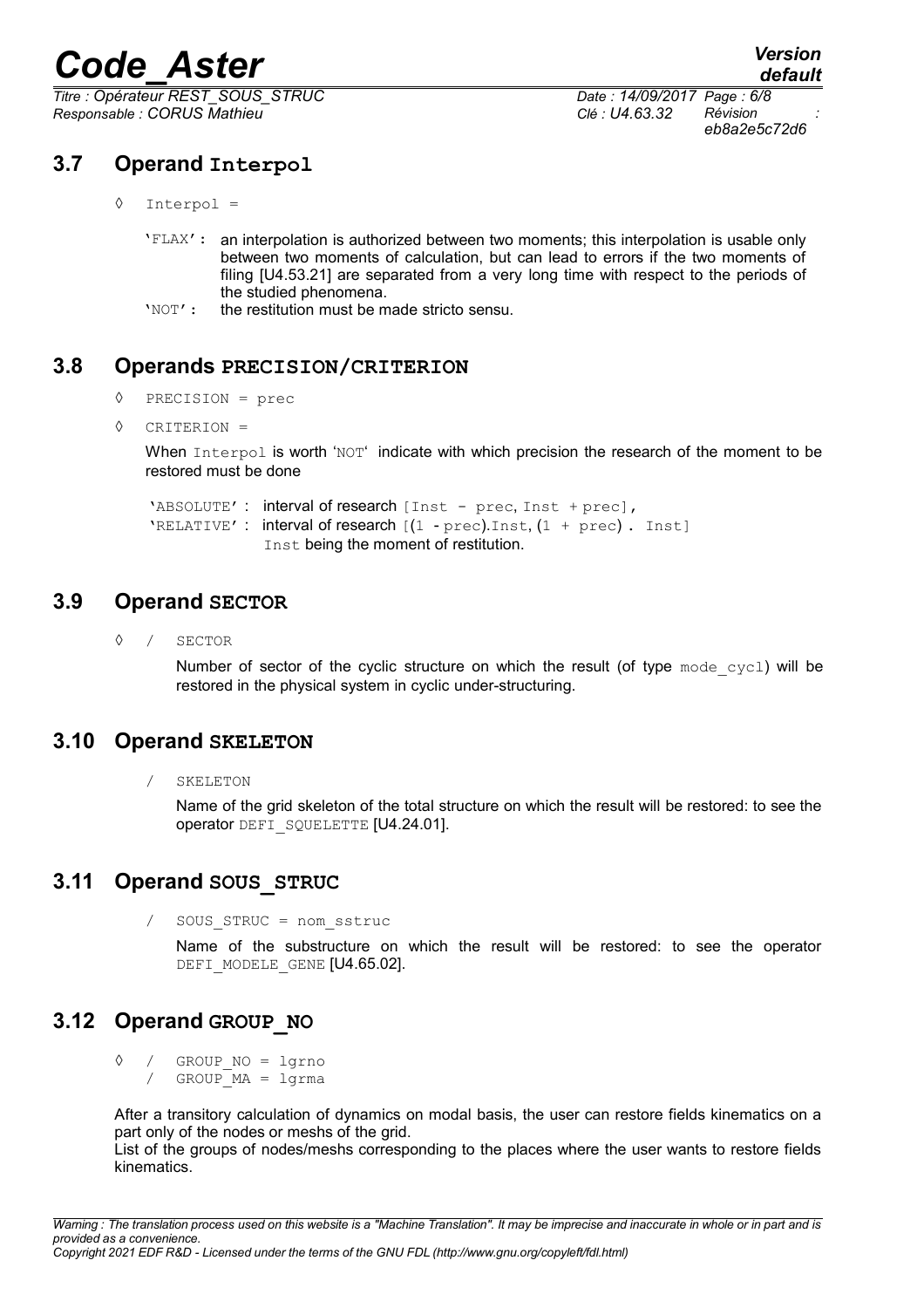*Titre : Opérateur REST\_SOUS\_STRUC Date : 14/09/2017 Page : 7/8 Responsable : CORUS Mathieu Clé : U4.63.32 Révision :*

*default eb8a2e5c72d6*

#### **3.13 Operand CYCLIC**

◊ CYCLIC = \_F (

 $\Diamond$  NB SECTEUR = NS [I]  $\Diamond$  NUME DIAMETRE = nl  $[1]$  $\Diamond$  RESULTAT2 = LMBO [evol elas] [evol\_noli] [dyna\_trans] [evol<sup>char]</sup> [mode\_meca] )

The operator  $DEFI$  squelette  $[U4.24.01]$  allows to regenerate the complete grid of a structure with cyclic symmetry starting from the grid of a sector of this structure.

The option CYCLIC in REST SOUS STRUC allows to restore on this new grid skeleton the fields with the nodes calculated on the model of the only sector and taken into account of cyclic symmetry (with LIAISON MAIL or LIAISON CYCL for example).

The action of this option of REST\_SOUS\_STRUC consist:

- 1/ in the static case (only one field with the provided node) to make turn this field to the nodes on grid skeleton
- $2/$  in the dynamic case (2 fields with the provided nodes RESULT and RESULTAT2) to make combination of the fields to the nodes and to make them turn on the new grid.

#### **3.14 Operand TITLE**

◊ TITLE = title

Title attached to the concept produced by this operator [U4.03.01].

### **4 Example: Restitution of one mode\_meca on an enriched skeleton, use of the keyword RESULT**

One proposes Ci below an example of use of the keyword RESULT. The complete command file corresponds to the case test SDLS106A.

First stage: calculation of the generalized clean modes (obtained by dynamic under-structuring) of the total structure

```
resgen = CALC MODES (MATR RIGI = risgen,MATR MASS = masgen,
                      OPTION = 'PLUS PETITE',
                      CALC FREQ = F (NMAX FREQ = 6))
% definition of the first grid of visualization of the calculated sizes
squel = DET SQUARE (MODELE THE GENE = modege,SOUS STRUC = F (NAME = 'carre1', ALL = ' OUI'),
SOUS STRUC = F (NAME = 'carre2', ALL = ' OUI'))
% restitution of mode gene on this first skeleton:
modqlo = REST SOUS STRUC (RESU GENE = resgen,
                          SKELETON = square1,
                          TOUT ORDRE = 'YES', TOUT CHAM = 'YES')
% definition of the enriched skeleton in which one amalgamated the nodes with the interfaces of under
structures and recovered whole or part of the groups of nodes or meshs of the initial grid:
squelbis = DET SQUARE (MODELE <math>GENE = modege</math>)SKELETON = squel,
```